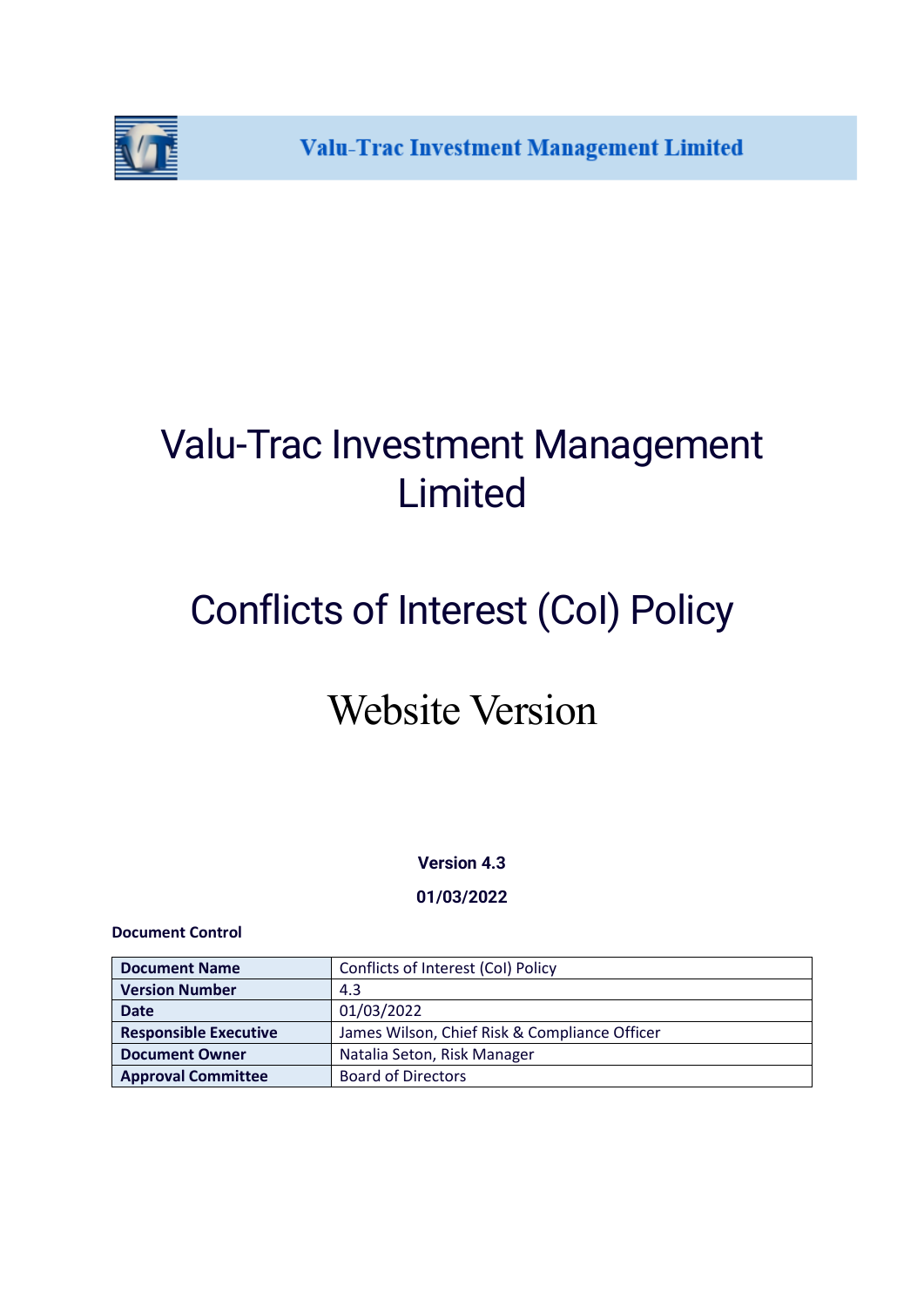#### **Contents**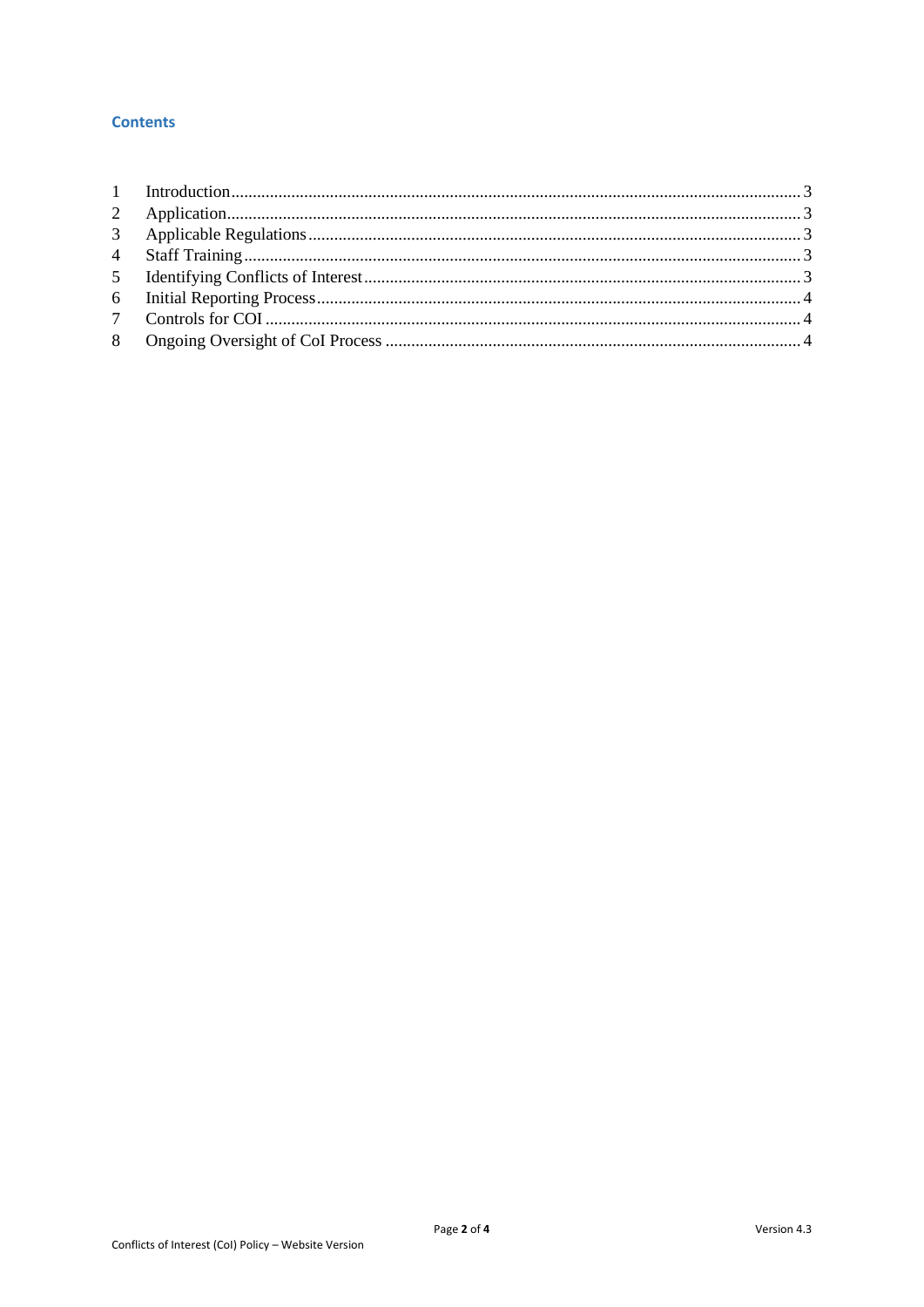#### <span id="page-2-0"></span>**1 Introduction**

This abridged Policy sets the standards and process that is adopted when identifying and reporting Conflicts of Interest within the Valu-Trac Investment Management Limited (V-T). V-T is required to record and report CoI to relevant Committees and the Board of Directors, the rules relating to CoI are included in the FCA Handbook SYSC (SYSC 10) and as part of the FCA Principals, Principal 8.

#### <span id="page-2-1"></span>**2 Application**

This policy covers all V-T employees and workers, either on a permanent or fixed term contract, temporary contract and where appropriate, third party suppliers.

#### <span id="page-2-2"></span>**3 Applicable Regulations**

- o FCA Principal 8
- o FCA SYSC 10

#### <span id="page-2-3"></span>**4 Staff Training**

Given the requirement of all staff to report and monitor CoIs, V-T provides a mandatory training course that is required to be retaken annually.

The suitability and effectiveness of the course, including staff completion will be monitored by  $2^{nd}$ Line.

#### <span id="page-2-4"></span>**5 Identifying Conflicts of Interest**

Conflicts can arise between:

- The firm (including managers, employees and appointed representatives) or any person directly or indirectly linked to them by control and a client of the firm,
- One client of the firm and another client,
- One client and a UCITS scheme, or,
- Between two such schemes.

When identifying a CoI reference will be given to SYSC 10.1.4R and 10.1.17R:

- Is there likely to be a financial gain, or avoid a financial loss at the expenses of the client?
- Is there an interest in the outcome of a service provided to or on behalf of the client which is distinct from the client's interest?
- Is there a financial or other incentive to favour the interests of another client or group of clients over the interests of the client?
- Is there a conflict in the types of services offered that are the same as the clients'?
- Is there an inducement from a party other than the client on performing the service other than standard commissions of fees?
- Is substantially involved in the management or development of policies, in particular where such a person has an influence on the pricing of those policies or their distribution costs?
- Is the action fair to the interests of all the UCITS schemes under management?

V-T has a number of processes in place to identify CoIs, including but not limited to;

- Declarations of Outside Business Interests,
- Personal Account Dealing Policy,
- Gifts, Benefits, Inducements and Anti-Bribery Policy,
- Pre-Employment checks; includes Director time assessments,
- Due Diligence Reviews prior to client/fund take on,
- Annual Due Diligence Reviews, and,
- CoI Training.